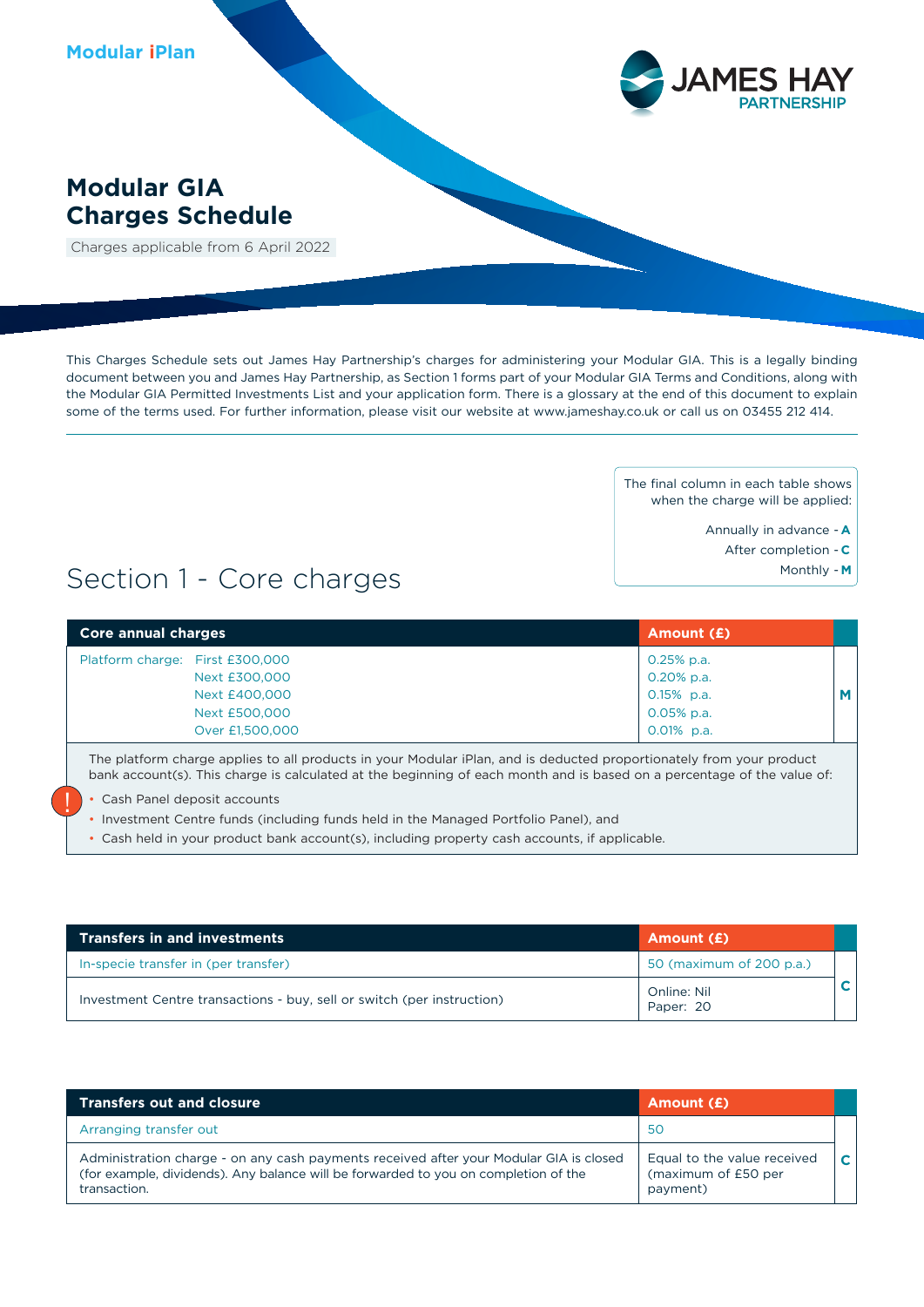# Additional investments charges

| <b>Whole of Market</b>                                                                                                            | Amount (£)              |  |
|-----------------------------------------------------------------------------------------------------------------------------------|-------------------------|--|
| Whole of Market module charge (payable if the following investment options are used)                                              | 119                     |  |
| External investments - buy, sell or switch (per investment provider)<br>(including setting up a regular investment/disinvestment) | Online: 20<br>Paper: 50 |  |
| Setting up an investment manager/off panel stockbroker account                                                                    | 100                     |  |
| Investment manager/off panel stockbroker account annual charge (per account)                                                      | 60                      |  |

| <b>Specialist Investments (top ups and sales only)</b>                                                                                                 | Amount (£) |   |
|--------------------------------------------------------------------------------------------------------------------------------------------------------|------------|---|
| Specialist Investments module charge (payable if the following investment options are used)   417 + VAT                                                |            | A |
| Any specialist investment, such as Non Mainstream Pooled Investments (NMPIs - including<br>Qualified Investor Schemes) and unquoted shares (per trade) | 100        |   |

Please note that we no longer accept new purchases of Specialist Investments. However, we may allow additional investments into existing holdings (known as top ups). Please see the Specialist Investments Guide on our websi

# Important notes

#### **Additional work**

The above charges indicate the standard work involved in administering your Modular GIA. However, we may charge on a time/cost basis if we need to perform additional administration in exceptional circumstances. We will charge a minimum hourly rate of £150 + VAT, relevant to staff seniority and expertise.

### **Annual charge increases**

We automatically apply increases to annual charges on 6 April each year in line with the rise in the Average Weekly Earnings (AWE) Index (or any equivalent index in the event that the AWE Index ceases to exist).

### **Regulatory/industry levies**

If any levy or taxation is imposed on us or your Modular GIA, under the Financial Services Compensation Scheme or any other regulation affecting our business, we may recover an amount equal to the proportion of the levy/ taxation from your Modular GIA. We will give you 30 days' notice if this occurs.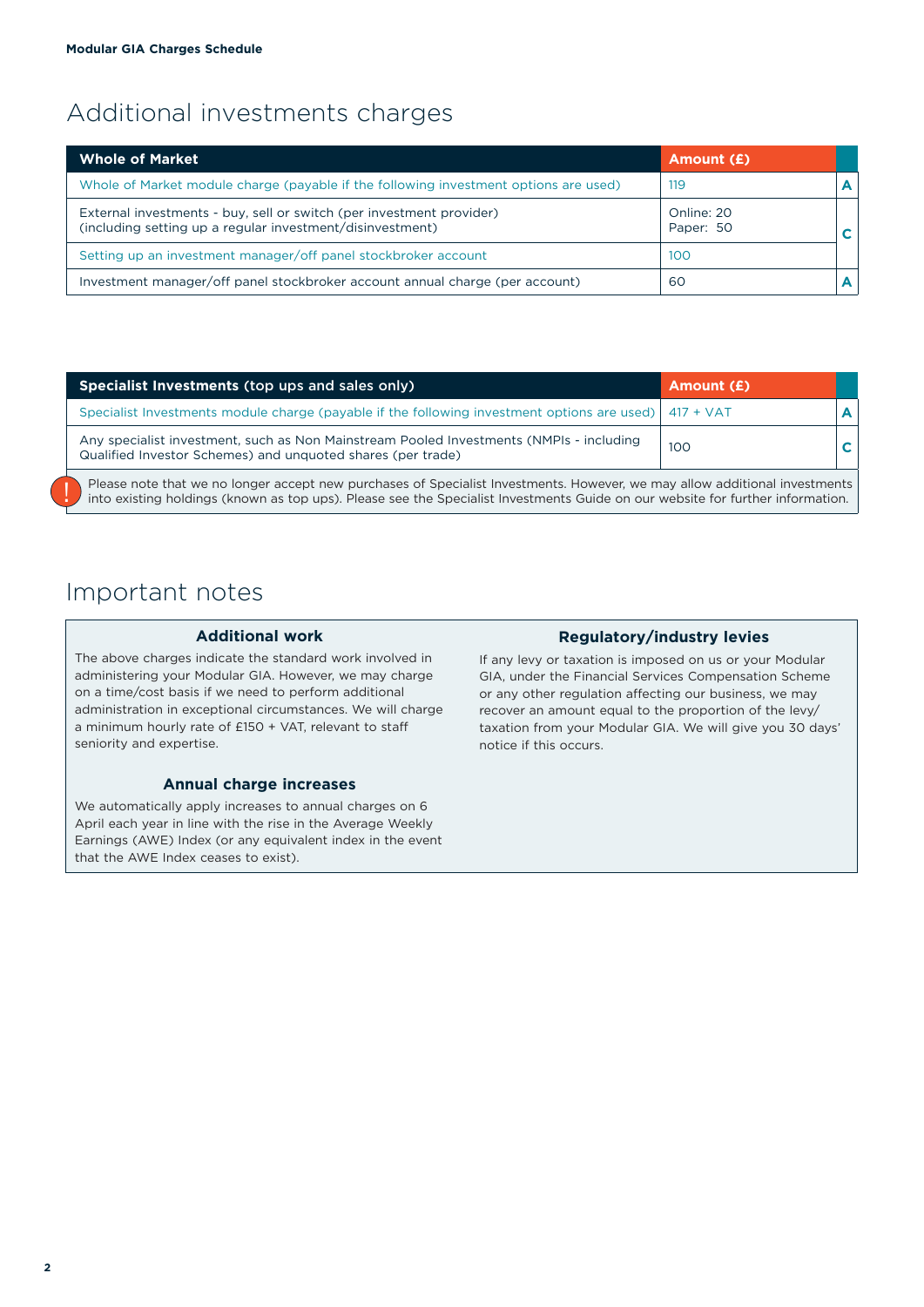# Section 2 - Example

#### **Below is an example of the typical charges that would apply to the Modular GIA, where a customer:**

- Opens a Modular GIA and pays in £100,000 in cash
- Invests £50,000 in Investment Centre funds using James Hay Online
- Invests £50,000 with an investment manager/off panel stockbroker



For illustrative purposes only

# Section 3 - Questions and answers

#### **How do these charges get paid?**

We automatically deduct charges from your GIA product bank account, and do not send invoices when charges are due.

If there is insufficient cash available when charges become due, at our discretion, we may sell investments within your Modular GIA to pay charges.

It is therefore important that you, or your financial adviser, regularly monitor the balance of your GIA product bank account to ensure there is sufficient cash available to pay any charges that are due.

## **Are there any other charges that I need to consider?**

Depending on your investment choices, you may incur charges from investment managers, stockbrokers and fund managers, including where a model portfolio is held. Your financial adviser may also take a charge for their services, which they will agree with you. Value Added Tax (VAT) may be applicable to these charges.

Third parties may take their charges from cash they hold on your behalf, if applicable, or they may be paid from your GIA product bank account.

### **How do you charge for additional modules?**

The full module charge will be applied at the outset if the relevant investments are selected on the application form or if, during the first year, we identify investments being held in the product that would trigger the module charge. Thereafter, we will carry out a check shortly before each product anniversary and a module charge will be applied, as necessary.

### **Can I use my GIA product bank account as an investment?**

Your GIA product bank account is not a suitable investment vehicle, as it is primarily designed for holding cash over short periods whilst your investments are being made, or your withdrawals or charges are being paid.

### **What rate of interest is paid on my GIA product bank account?**

The rate of interest we pay will change from time to time. The current interest rate you are receiving can be found on our website. Banks pay us extra interest due to the total amount we hold with them. We retain this extra interest as it helps us to keep down the other charges on your Modular GIA.